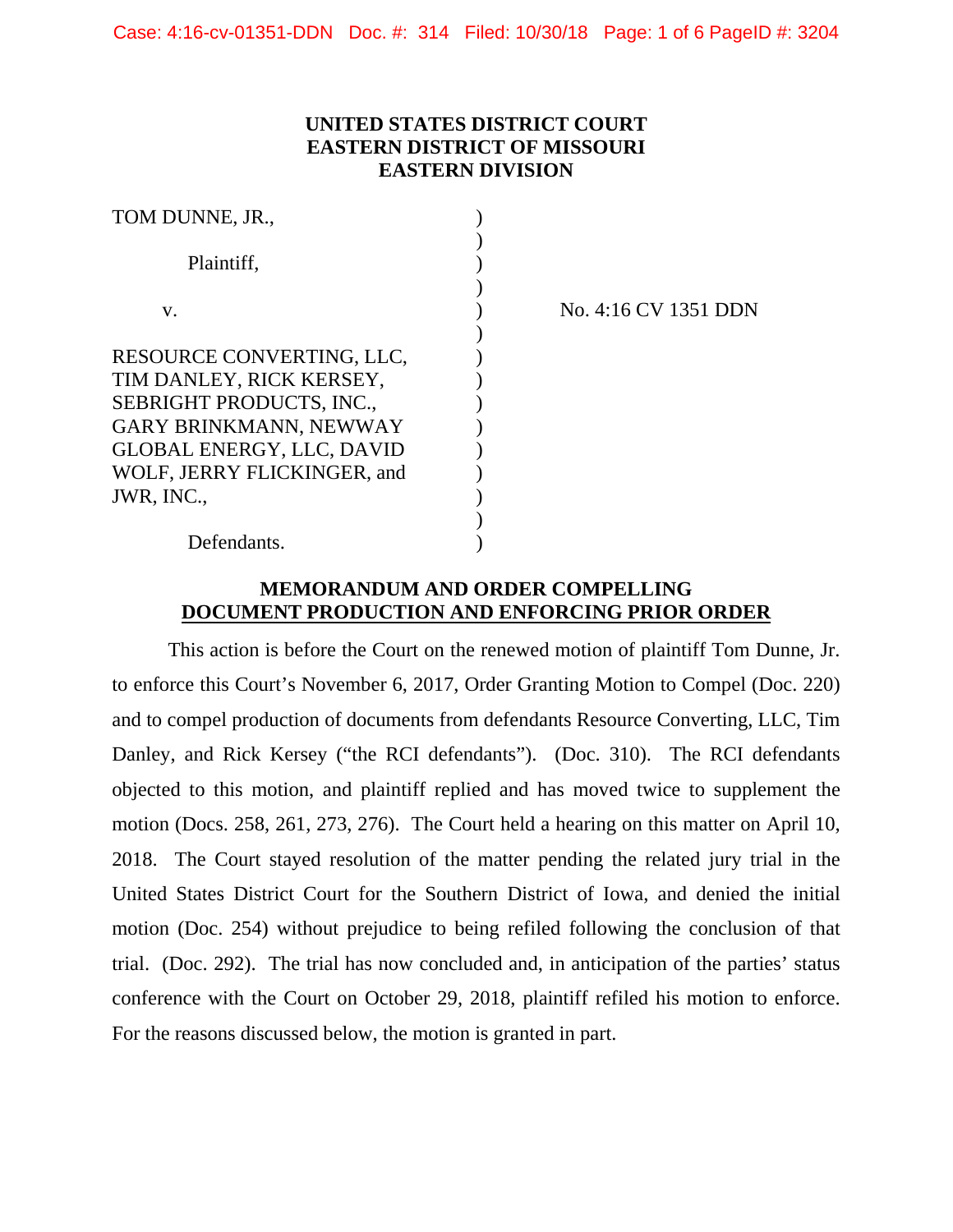## **BACKGROUND**

 On November 6, 2017, this Court issued an order granting plaintiff's motion to compel the production of discovery documents post-dating August 21, 2015. Plaintiff alleges that the RCI defendants' counsel improperly advised the RCI defendants not to search for such documents. (Docs. 203, 220). Plaintiff subsequently moved the Court to set a compliance deadline requiring the RCI defendants to respond by December 6, 2017, which the Court granted. (Docs. 224, 228). The RCI defendants then produced 24,196 pages of documents on December 6, 2017. (Doc. 254 at 1).

 Plaintiff argues that the RCI defendants have not complied with this Court's order, by: (1) failing to adequately search for and produce key documents, or in the alternative by deliberately removing them; (2) deliberately producing documents of an inferior quality, such that some of them are effectively illegible; (3) artificially inflating the number of documents produced and the cost to plaintiff incurred in reviewing them by producing the exact same documents multiple times; and (4) "providing vague supplemental responses to [plaintiff's] specific requests that simply tell [plaintiff] to go fish in 24,000 pages of documents." (Doc. 254 at 2). In response, the RCI defendants describe plaintiff's motion as a "scorched-earth discovery battle" with "patently false" allegations. (Doc. 258 at 1-3).

 Plaintiff further argues that the RCI defendants have withheld insurance agreements applicable to this litigation, correspondence with their insurers, and materials related to changes to its website during and shortly after its interactions with plaintiff. (Doc. 311).

#### **ANALYSIS**

 The Court has carefully considered plaintiff's motion, the RCI defendants' response, plaintiff's reply, their respective exhibits, and the representations made by counsel at the motion hearing of April 20, 2018, and in the court proceeding on October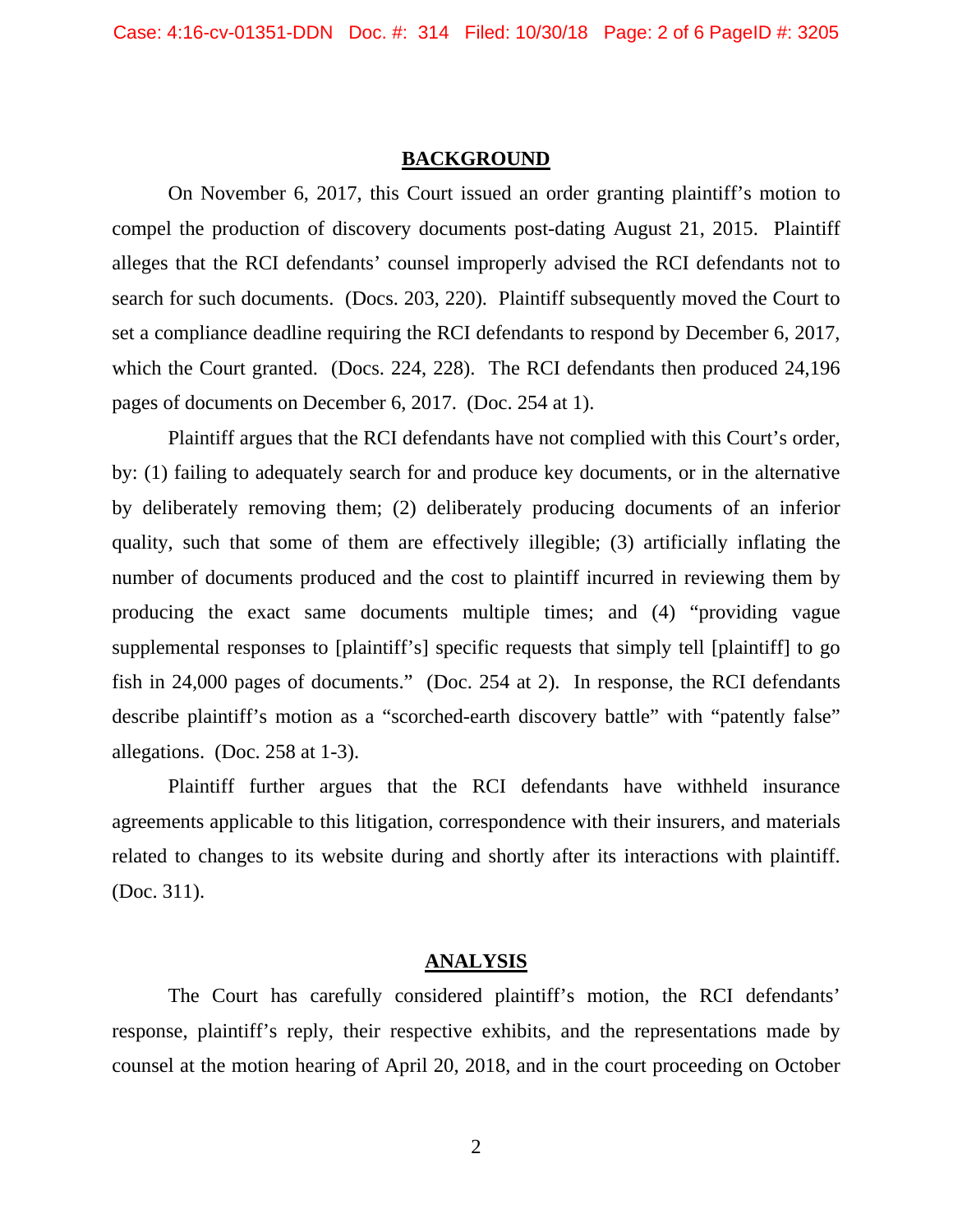29, 2018. It has further considered the prior history of discovery proceedings in this case, including the hearing conducted on November 3, 2017.

#### *A. Absence of key documents*

Plaintiff asserts that, the considerable volume of the December 6 production notwithstanding, key responsive documents from the RCI defendants are still absent. (Doc. 254 at 12-15). Plaintiff has provided certain e-mails his counsel received from a non-party, Recycled Energy Corporation ("REC"), which he claims contain communications between REC and the RCI defendants that support the proposition that the RCI defendants' PAD waste-disposal system was not functioning as originally advertised. (*Id.* at 13-14; *see also id.*, Exs. 10-11). These e-mails were not included in the December 6 production. From this, plaintiff infers that there may yet be additional responsive documents in the RCI defendants' possession. (*Id.*)

 Plaintiff also offers the depositions of each of the RCI defendants and that of their employee, Mark Reth, to support the claim that key testing data regarding the actual capabilities of the PAD waste-disposal system has been deliberately omitted, and that a laptop was missing. (Docs. 261-5 at 233-36, 261-6 at 186-88, 261-7 at 240-241). Each of the deposed defendants and Mr. Reth asserted under oath that Resource Converting maintained records of testing data on the PAD system's capabilities. (*Id*.) Mr. Reth claimed they were held by Mr. Kersey; Mr. Kersey claimed they were held by Mr. Reth; Mr. Danley claimed they were held either by Mr. Reth or Mr. Kersey. (*Id.*)

 Plaintiff further claims that the RCI defendants have failed to turn over insurance agreements related to coverage of any judgment entered in this case, which are required to be disclosed without request but which have not been disclosed even with formal requests. (Doc. 311 at 9).

In response, the RCI defendants maintain that they "made every reasonable attempt to comply with the Court order." (Doc. 258 at 6). They assert that any responsive document not produced in the December 6 production was simply missed in the course of their search. (*Id.* at 5). They also dispute the nature of the REC/RCI emails

3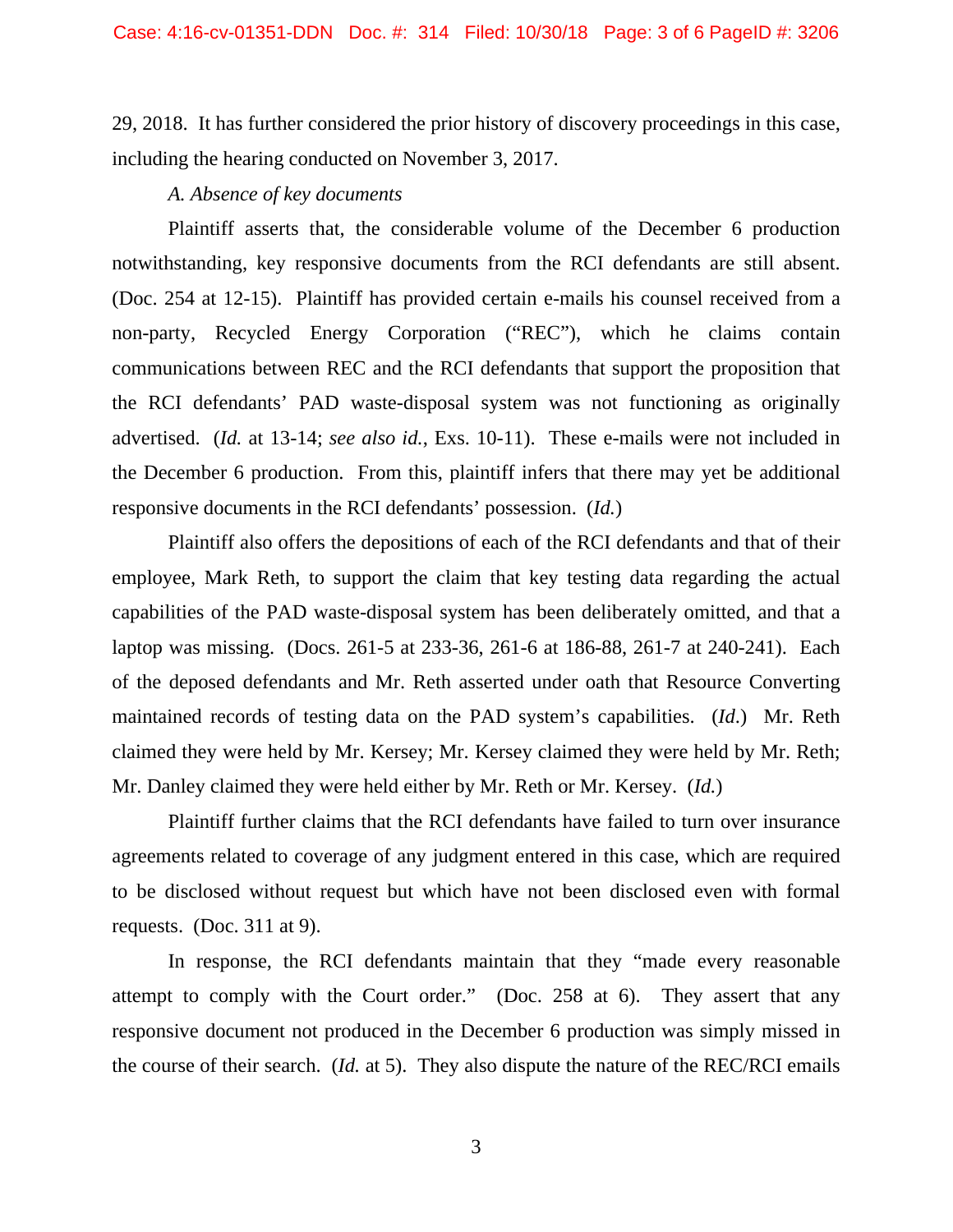and the extent to which they reasonably support an inference that the RCI defendants' PAD system was not performing as originally advertised. (*Id.*)

Plaintiff requests that the Court appoint an independent forensic expert to preside over the technical discovery requests and responses, as authorized by Federal Rule of Evidence 706. The parties have had several opportunities for discovery in several venues and from parties and nonparties alike, and, considering the proportionality of the Federal Rules of Civil Procedure to the needs of the case, the Court is not convinced that an independent forensic expert is warranted at this time. *See* Fed. R. Civ. P. 26(b). The RCI defendants are still obligated to supplement their production with any documents that are responsive to plaintiff's requests, *id.* at (e), and they must disclose any relevant insurance agreements. *Id.* at  $(a)(1)(A)(IV)$ .

### *B. Inferior document quality*

 The bates-stamped version of the RCI defendants' document production was in black and white. These black-and-white files were heavily pixelated to an extent that, to the Court's perception, made some files difficult to read and others effectively illegible. (*Id.* at 9-10). Because some files had already been produced by the RCI defendants in earlier responses, side-by-side comparison of such twice-produced files shows that the version produced on December 6 is of substantially inferior quality to that produced by the same defendants previously. (*Id.*).

The RCI defendants claim that all documents were produced "in their full and complete native format in the same exact manner in which they are maintained[.]" (Doc. 258 at 6). However, the sworn affidavit of Kristine Goettsch, plaintiff's Litigation Support Project Manager, asserts that the document metadata shows the black-and-white, pixelated documents are actually created from native files, such as those produced by Microsoft Word, which are still in the RCI defendants' possession. (Doc. 254 at 10; *see also id.*, Ex. 18 at 2-3). The RCI defendants further claim that they did provide the original native documents in color, high-quality form. They assert that they did so in the form of .mbox files. (Doc. 258 at 3).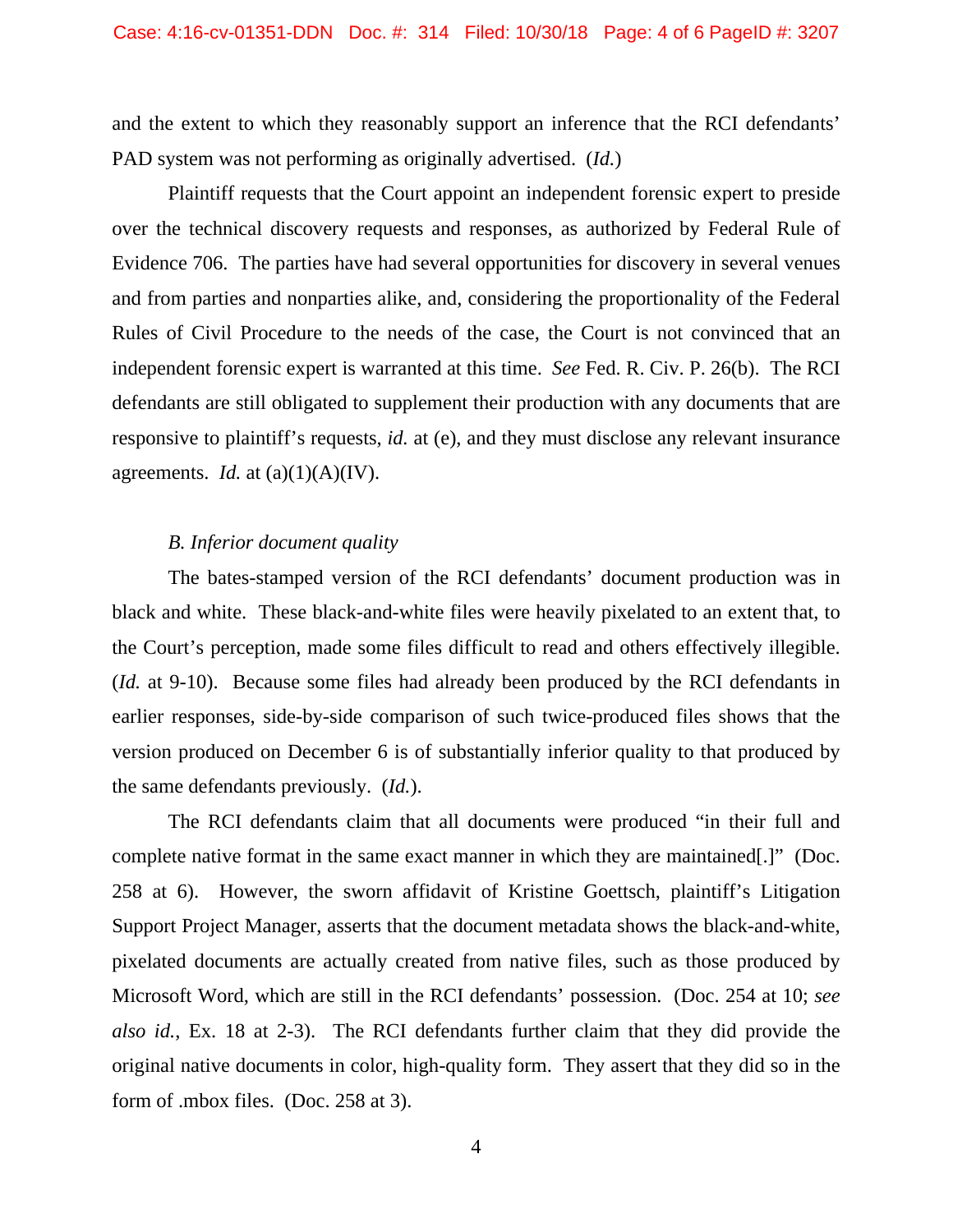These .mbox files were designated "takeout-20171203T214322Z-001.zip" and "takeout-20171204T160514Z-001.zip," respectively. They contained no readily discernable metadata identifying them as containing color copies of the entire production, nor were they identified to plaintiff's counsel as important, or even as present, until after plaintiff filed the instant motion. (Doc. 258, Ex. 7). Furthermore, the .mbox file-type is not compatible with commonly-used document-review programs. (*Id.*, Exs. 6, 7). The RCI defendants acknowledged that these files could not be opened by commonly-used programs. (*Id.*, Ex. 6 at 4). Plaintiff would have to purchase "special licensed software or [hire] an outside vendor to try to extract this information." (*Id.*, Ex. 6 at 5).

At plaintiff's expense, counsel for plaintiff did in fact do exactly that, so as to test the RCI defendants' claim as to the .zip files' contents. (Doc. 261 at 8). The resulting exhibit demonstrated that the specific file examined contained a higher-definition, color copy of a file that the RCI defendants had produced as a heavily-pixelated, black-andwhite image. (*Cf. id.*, Ex. 2 with Ex. 3). The RCI defendants offer no explanation as to why they did not simply provide plaintiff with the higher-definition, color copies that the .mbox files demonstrate were in their possession all along. The native files in the .mbox folders, moreover, are not bates-stamped, and so they do not correspond to the files for which plaintiff's counsel has already spent hours reviewing and notating. For plaintiff to manually re-process each file would cost plaintiff between \$24,416.25 and \$48,832.50 in additional labor. (*Id.* at 8; *see also id.*, Ex. 10 at 3).

The Court notes that unless the parties otherwise agree, "a responding party is [not] free to convert electronically stored information from the form in which it is ordinarily maintained to a different form that makes it more difficult or burdensome for the requesting party to use the information efficiently in the litigation." 2006 Advisory Committee Notes to Federal Rule of Civil Procedure 34(b). Although the native files within the .mbox folders were produced in the form in which they were ordinarily maintained, the .mbox folder in which they were delivered was not a reasonably usable form because it was not reasonably accessible to plaintiff. Blurry or illegible documents